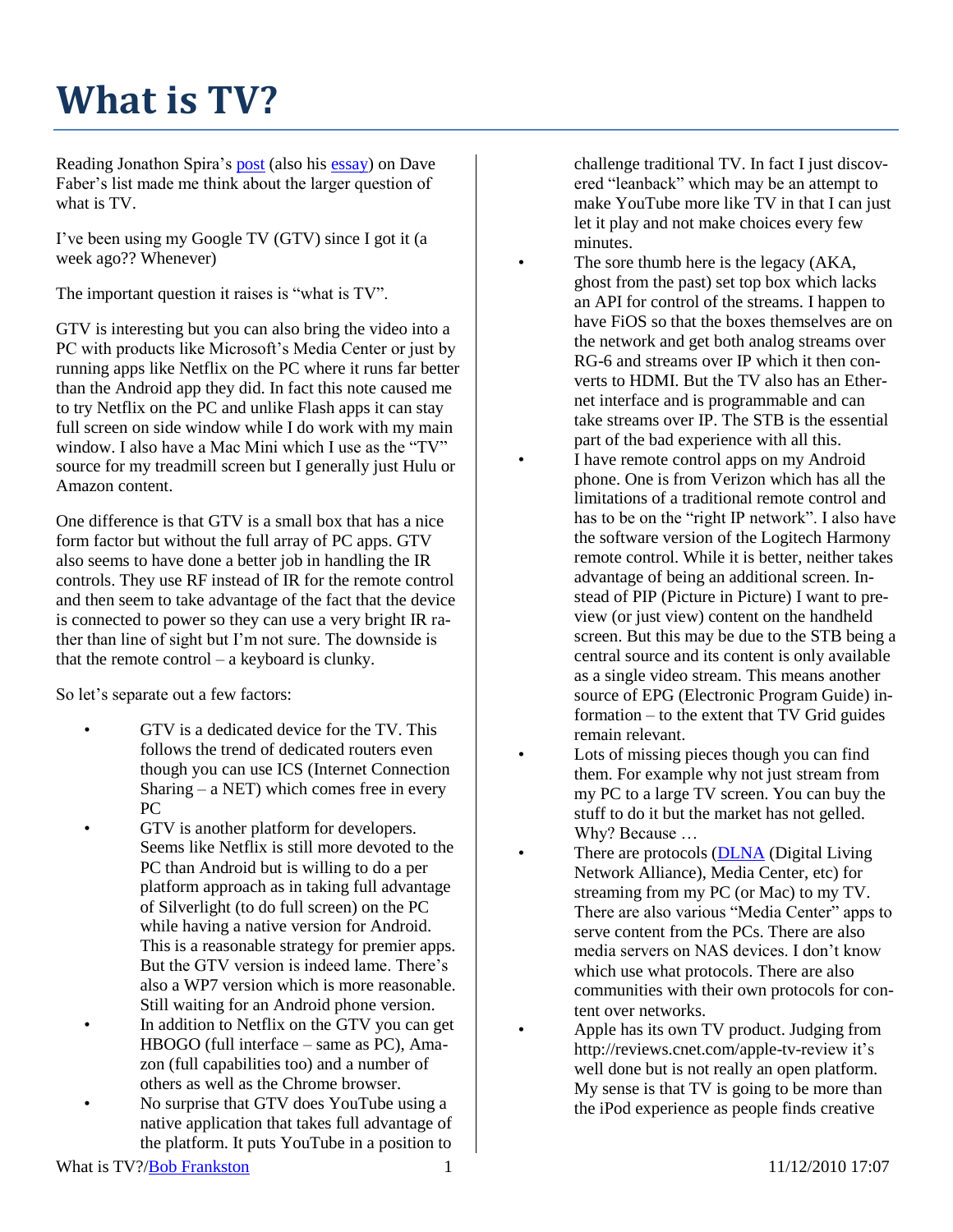users for the display surface and local interaction.

- Remember that Microsoft's Xbox is another contender here. It's already positioned as a media player but, alas, Microsoft is not doing as much as it can to attract developers and experimentation. I like Microsoft's development tools so find it frustrating that Microsoft is moving to a siloed business model rather playing to its strength as a platform providers.
- Other boxes are coming but the business is not in the box itself which is a commodity. It's in the relationships built around the box and adding value using the box. A third party app on GTV helps Google even if Google isn't getting paid. At least as long as Google makes it up in other ways.
- My Samsung TV also has software inside of it. My STB has widgets too. Intel is now trying to advertise that Intel is inside TVs (and they are inside the GTV). Putting a closed OS in a TV or any OS inside a TV shows no software chops. Adding twitter and Facebook to an old TV isn't
- It's one thing to throw away an iMac to get a bigger screen but a 52" TV? A separate box allows for rapid evolution/innovation. But that said we still see a plethora of HDMI, RGB, Composite, VGA, USB, Display Port, DVI, Ethernet etc etc connectors. Those will have to go away in favor of a network interface and a video networking protocol over 10GB Ethernet or, for a while, an HDMI cable.
- There is also the new [Flexview](http://www.myverizon.com/AboutFlexview) from Verizon which seems to be attempting to compete with Netflix.
- There are also codec fights and HTML5 and …

Maybe the battle is over what is TV more than how does the current business model continue.

That business model is currently tied to the grid and controlled distribution. There is also the "cable" business which is a mixture of brokered content and OTA (Over the Air) content being carried as per the old community antenna model mixed with must carry rules and spats with Fox about how to feed things through the STB. But the STB is dead and the software is beyond the design point of the box and is buggy. Yet the STB continues to be the chokepoint. But that is changing as "TV Anywhere" allows the broker model to extend to over-IP (or Over the Top).

The major part of the business model is indeed bundles be it the old "don't change that dial" model of broadcast net-

works or the newer cable subscription model. It is not really a la carte as the shows on basic cable depend on being part of the bundle such as a newspaper is a whole and not just the parts.

There are experiments like Hulu that take the existing content and repurpose it (like DVDs did). With HuluPlus the experiment continues. I do notice that while plus gets me more content I still get commercials (ads) though often the slots are unsold. The content (AKA TV shows) are often edited to remove content that isn't allowed to be repurposed in particular ways and whole swaths of content are missing due to contract limitations – all the middle seasons of Saturday Night Live aren't on H+.

So if you have a sense that all this is in flux you're right. The Fox spat with Cablevision seems to be positioning for this world or maybe the old world. Content providers that said fine to Hulu are now getting cold feet and then try to control content availability – how can Hulu use what. And then there's Hulu itself getting spooked because there's an x86 device running Android rather than PC or Mac which would do the same thing under a TV.

And we haven't even finished legacy battles? Why are there DVRs in STBs when you can do the same thing with the content cached at the head end? Ask the lawyers. And you don't even seem to own what you have recorded – it's got DRM and can be unrecorded. And DRM … oy …

So this is all the retro concept of the television grid now repacked into salable DVDs or iTunes or Amazon apps or Netflix or VHS or … anyway to make a buck with controlled availability and packaging and … we're still just beginning to take advantage of contact on small screens.

What's ahead? Not quite sure what it is but part of the TV experience is letting something else do the choosing– a channel or a VJ or whatever so this could be very interesting. Leanback is one step in this direction. We might also see "long form" content on YouTube.

Can we reinvent that experience with new degrees of freedom? Kids have multiple screens going all at once – is integrating it all on one surface the right bet?

What about a rich sports experience?

What about  $\ldots$  well there is so much more.

And there is where GTV, new form factor PCs etc. come to the fore. Supposedly the GTV SDK will be available in January …

What is TV?/Bob Frankston 2 2 11/12/2010 17:07 Right now the battle is framed in terms of who owns the customer – will the TV (Samsung), an ad broker (Google) or a content source (networks) or a content broker (Cable